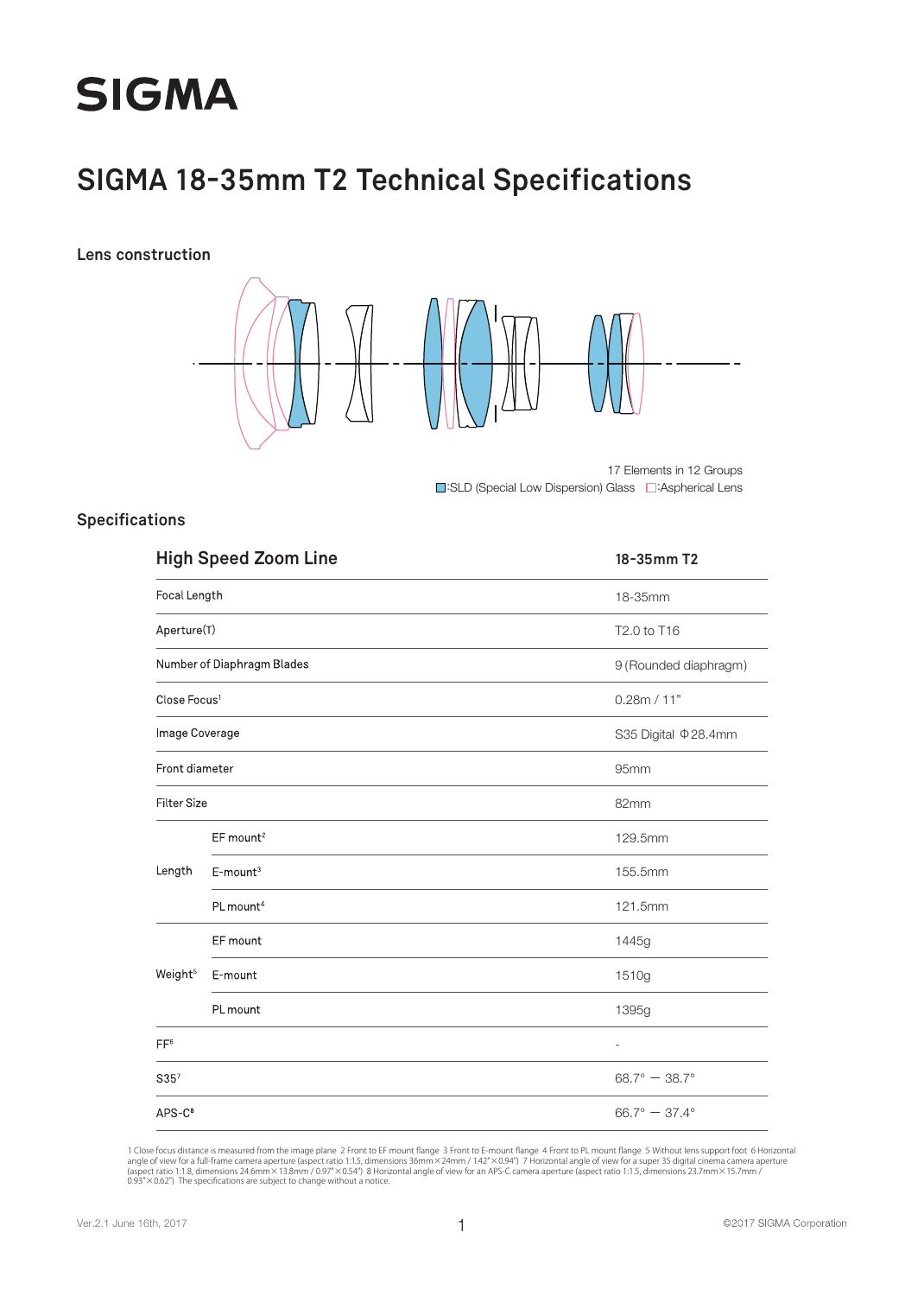# **SIGMA**

#### **MTF chart**



| Spatial frequency | м |  |
|-------------------|---|--|
| $10$ lp / mm      |   |  |
| $30$ lp / mm      |   |  |



The MTF chart gives the result at the wide-open aperture.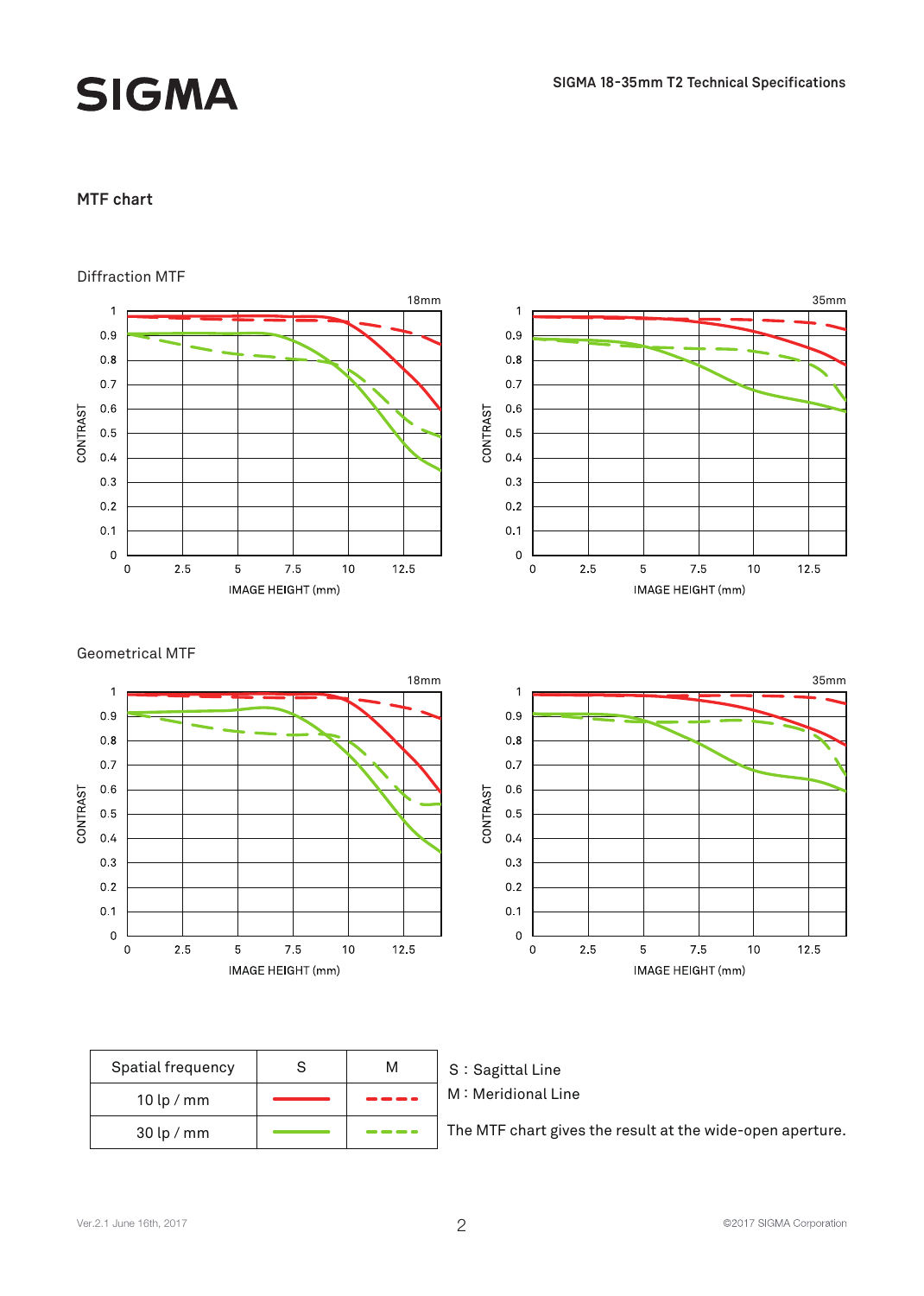## **SIGMA**

#### **Distortion**

#### Effective distortion





#### Relative distortion